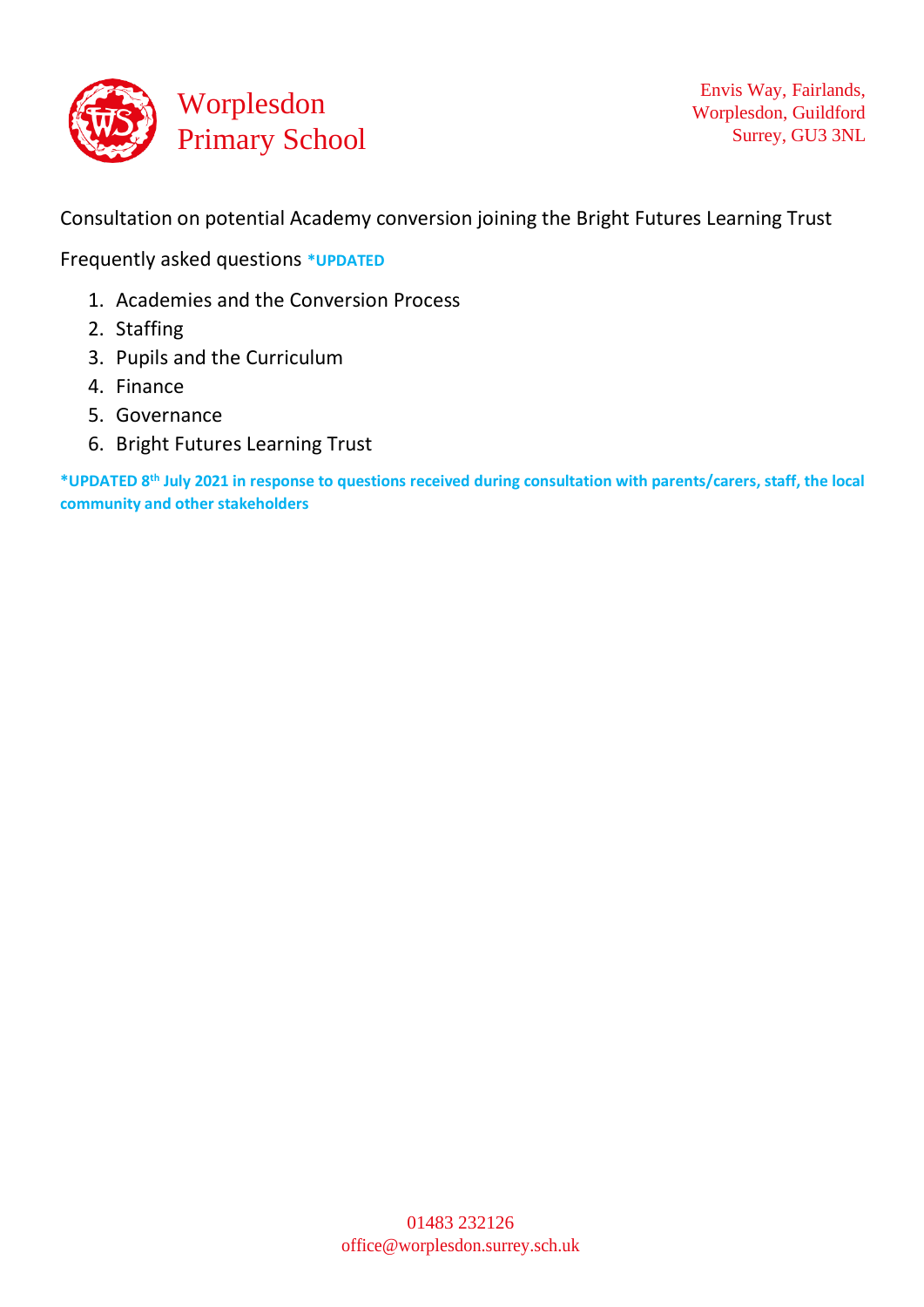

# Academies and the Conversion Process

#### **What is an Academy**

An academy is an independent state school that is run by an academy trust. The academy trust enters into an agreement with the Secretary of State for Education that sets out its responsibilities and accountabilities for the effective running of the academy. The academy is funded directly by the Government and is no longer run by the Local Authority. The academy trust is given charitable exemption, which means it must operate much like a charity.

#### **What is a multi-academy trust (MAT)?**

A multi-academy trust (MAT) has two or more academies as members.

#### **Why would a school want to convert as part of a multi-academy trust?**

A MAT, as a single legal entity, allows schools to achieve strong collaboration and to use this collaboration and accountability to drive up school standards. Having the MAT as employer of staff also allows flexibility around sharing resources to meet the needs of the individual schools involved. The MAT can also provide a clear, consistent strategy and vision across a group of schools working together. MATs can often negotiate contracts and services that achieve much better value for money than if each school was to negotiate individually.

#### **Is this the right time to consider converting to an Academy?**

Yes. The Government is actively looking at how to get more schools to join MATs over the next five years. The school's Governing Body must consider the option to convert as part of our duty to improve the quality of education we can provide for our pupils.

# **\*UPDATED In light of the removal of 'enforced' academisation, is it still a requirement or expectation that schools will have to convert?**

Although the government has decided to no longer impose a deadline for schools to become an academy, or to have the process in place to become an academy, by 2020, it is still advocating that all schools become an academy. In the most recent government paper, "By 2025 we want to see far more schools residing in strong families than we do today, and are actively looking at how we can make that happen."

# **Has the decision to convert to an Academy already been made?**

No. Until the views of our parents, staff, the local community and other stakeholders of our school have been obtained, a final decision will not be made. The Governing Board has to weigh up both the pros and cons of Academy conversion.

# **How long does it take for a school to become an Academy?**

Most schools are able to convert to academy status in around 5-9 months after achieving the initial approval to proceed from the Department for Education.

# **Which MAT is it proposed that we join?**

Bright Futures Learning Trust (BFLT), a local MAT currently comprising the following schools:

- Goldsworth Primary School
- St. John's Primary School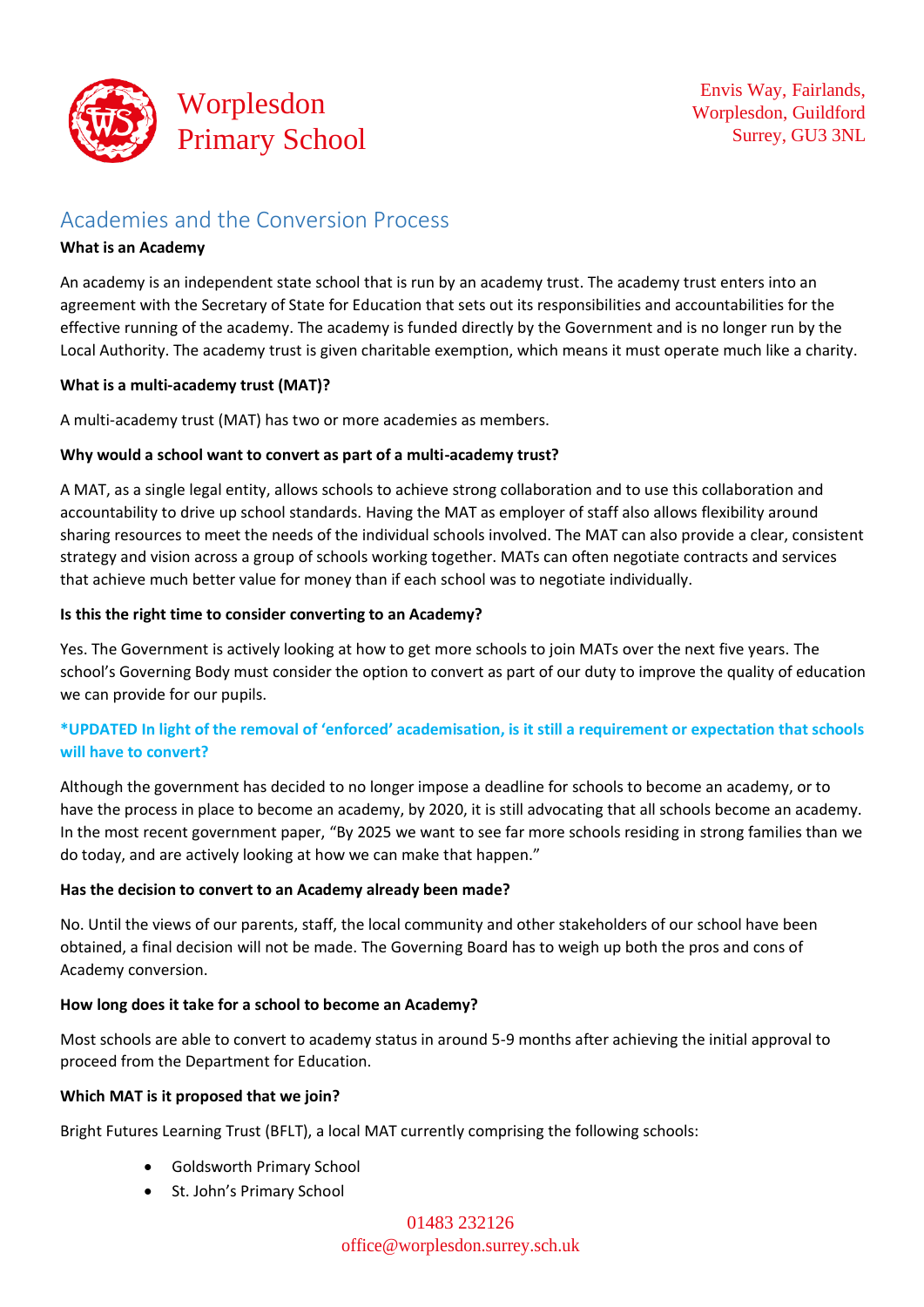

• Knaphill Infant and Junior Schools

#### **Will the admissions policy change?**

As an academy, the Local Governing Body will be the admissions authority for the school. The only change will be that the Local Authority cannot direct a child to join our school. If any changes are proposed in the future to admission arrangements there would be a full consultation prior to any changes being made. We will continue to publish our admission arrangements on our website well in advance of each academic year.

The Local Authority retains responsibility for co-ordination of admission arrangements for entry into Year R, year 3 and for our COIN (the Haven).

#### **Do schools need to consult before converting?**

Yes. All schools are required to carry out a consultation but it is up to each school to decide whom and how to consult. There is no legally specified length of time for the consultation and schools have flexibility in how it is conducted. We are currently consulting with parents, staff, local schools and the local community.

#### **How does the governing body consult with stakeholders?**

A consultation document will be shared with all stakeholders with follow up meetings to take viewpoints and answer questions. During the process a FAQ will be kept up to date on the school's website.

#### **What does the conversion process involve?**

The key steps we must take are as follows:

- The Governing Body formally agrees to consult on becoming an academy and within which MAT
- Secure approval, in principle, from the Local Authority to convert to academy status
- Obtain the Secretary of State's initial consent by securing an "Academy Order"
- Carry out the necessary consultation and decide to proceed
- Agree a supplementary funding agreement with the DfE and BFLT;
- Ensure that the school site is made available to the Academy Trust via leases and/or supplemental agreements
- Ensure that financial systems are in place to manage funding
- Transfer, renew or procure new contracts, service level agreements and licences and purchase insurance as appropriate
- Transfer under TUPE all contract arrangements for staff. This is a formal legal consultation process which is separate from the consultation with all stakeholders. This would not start until after the vote by the Governing Body to apply for academy status
- Agree and transfer surplus balances held by LA to the academy
- Ensure appropriate admissions policies are in place.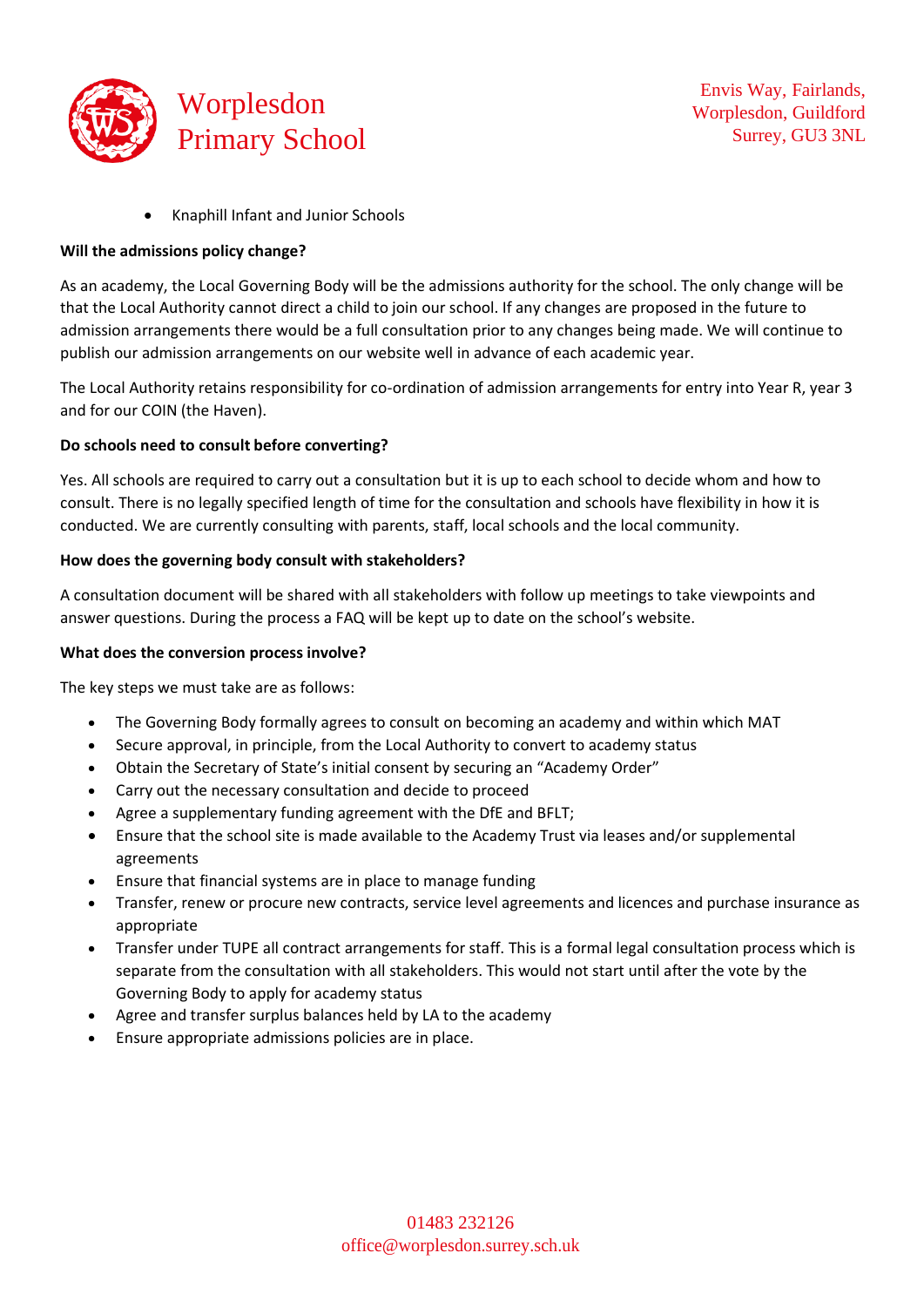

#### **\*UPDATED Has the school already registered its interest in becoming an academy?**

The school has registered interest with the Regional Schools Commissioner. This was done to understand the conversion process and options pre-application. The RSC project lead does not engage until an application to convert is made. We have not made an application as we believe to do so would pre-suppose the outcome of consultation, which we are engaging with openly and fully.

# **\*UPDATED Is the consultation process including the local community, local education authority, staff and union(s)?**

We are consulting with staff, parents and carers, prospective/incoming parents and carers, local schools and Freemantle's, the Local Authority and the Unions. Through our website and in all communications, we are open to hearing from all other local community views. We are following all statutory DfE guidance. It should be recognised however that we have not made an application to convert, and therefore secondary consultations and due diligence in specific areas will follow at the relevant stage, should that be decided.

# **Staffing**

#### **What happens to staff contracts?**

All staff are entitled to transfer, under TUPE regulations, to the Academy with their same terms and conditions as at present.

#### **Can academies alter the pay and conditions of employees?**

When a school converts to a new academy, employees are entitled to transfer under the same employment terms and conditions. There is a legal process to go through, which is called TUPE, whereby staff maintain existing pay, conditions and length of service. Any alterations can only be made as they would have been by the Council (for example, changes to pay and annual leave negotiated with employee's representatives). This position will continue unless the contract of employment is varied with the agreement of the employee.

It's important to note that there are no plans to alter the pay and conditions of staff. Any changes made nationally would apply.

# **\*UPDATED Teachers will still be required to hold Qualified Teacher/NQT/ECT status**

#### **How will union membership (NUT, NASUWT, Unison, etc) work?**

Union recognition would remain as it currently stands; all employees are entitled to be part of a union.

#### **How do the staff feel about conversion?**

Staff are being fully involved in the discussion regarding conversion. Meetings for staff with representatives from BFLT are being held to answer questions both about the process and being part of the Trust. The views of staff are held in the highest regard by the governors and school leaders. Ensuring that all viewpoints are listened to and all concerns addressed is a critical part of the conversion process.

#### **\*UPDATED Should we be expecting a leadership change in the School?**

As part of our planned 'outward facing school' strategy, it is proposed, subject to contract, that Mrs O'Brien will support BFLT and Goldsworth Primary School in an acting Executive Headteacher (EHT) role on a part time basis for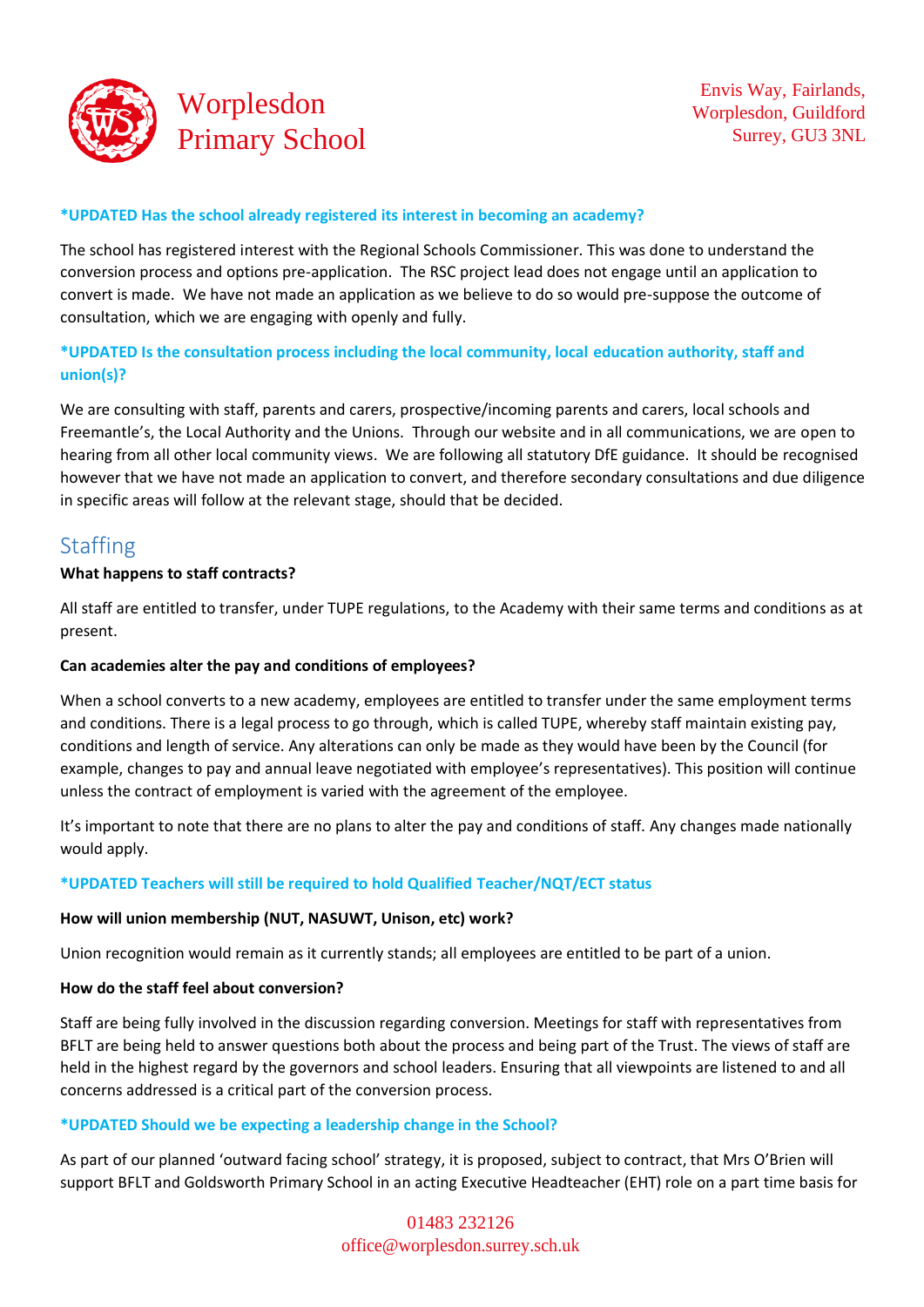

the Autumn term 2021/2022. This will mean that the existing leadership team shall be offered the opportunity to step up into acting Head of School and acting Deputy Headteacher roles for the duration, and additional Assistant Headteacher roles are currently advertised for internal applicants.

#### **\*UPDATED What does the role of Executive Head Teacher (EHT) involve?**

It is proposed that the EHT will initially be seconded to BFLT for 3 days per week and will remain at Worplesdon for 2 days per week, for the duration of the Autumn term. This provides the opportunity for Worplesdon to work with BFLT at a strategic level prior to full academy conversion. This will be reviewed regularly and as the role evolves and the academy Heads of School at both Worplesdon and Goldsworth gain confidence, the EHT role will develop into a wider trust improvement role.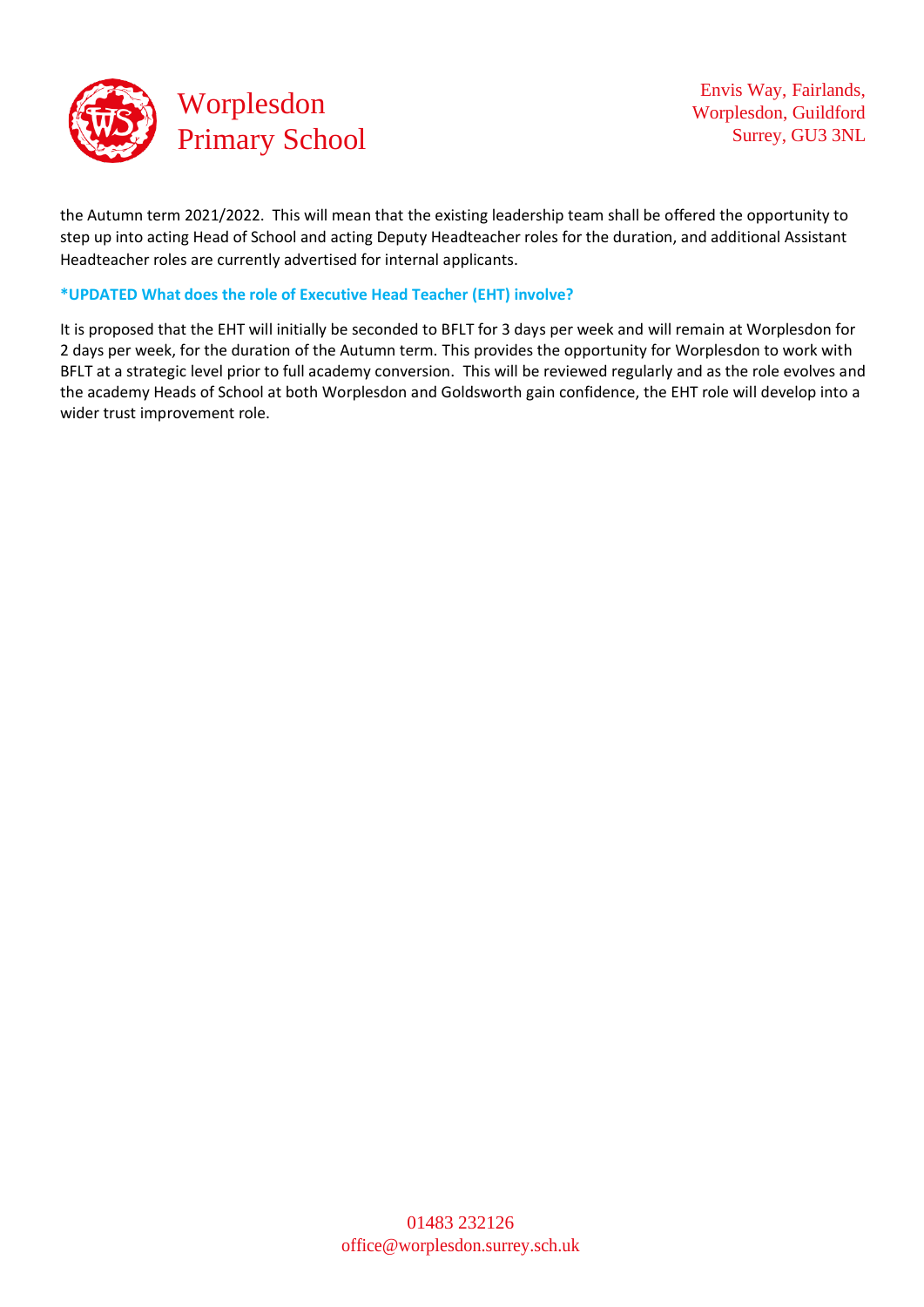

# Pupils and the Curriculum

### **Will the school be able to set its own curriculum?**

Academies can offer a more flexible curriculum, but they are required to provide a 'balanced and broadly-based curriculum'. We believe that Worplesdon has already significantly invested in the design and implementation of an exciting curriculum that meets the needs of our children. We will continue to review and adapt this curriculum annually.

**\*UPDATED** BFLT has confirmed they follow the National Curriculum, but within this, each school's curriculum must be tailored to meet the needs of its own children, so they aren't necessarily all the same.

#### **What would happen to SEN provision?**

We would continue to provide the same support for pupils with an EHCP and indeed the funding for this element continues to be provided by the Local Authority. The Local Authority retains its responsibility for statutory duties, obligations and procedures remain in place when a school converts to academy status.

#### **Will academies be free from Ofsted inspections?**

No, academies remain fully under Ofsted's inspection arrangements**.**

**\*UPDATED We have great faith in school leadership and have continued to improve our own pupil outcomes. How do we ensure that this is not 'diluted' when joining with a Trust including schools with outcomes that are less good?**

School executive leadership has identified that for Worplesdon School to continue to drive further improvement in outcomes, the school needs to engage in authentic collaboration with other schools and leverage the benefits that drives to higher quality teaching and learning. Working with a wider group offers staff further opportunities and aids retention and growth. Worplesdon School has invested significantly in teacher and staff development in recent years and the capacity exists now to support wider development.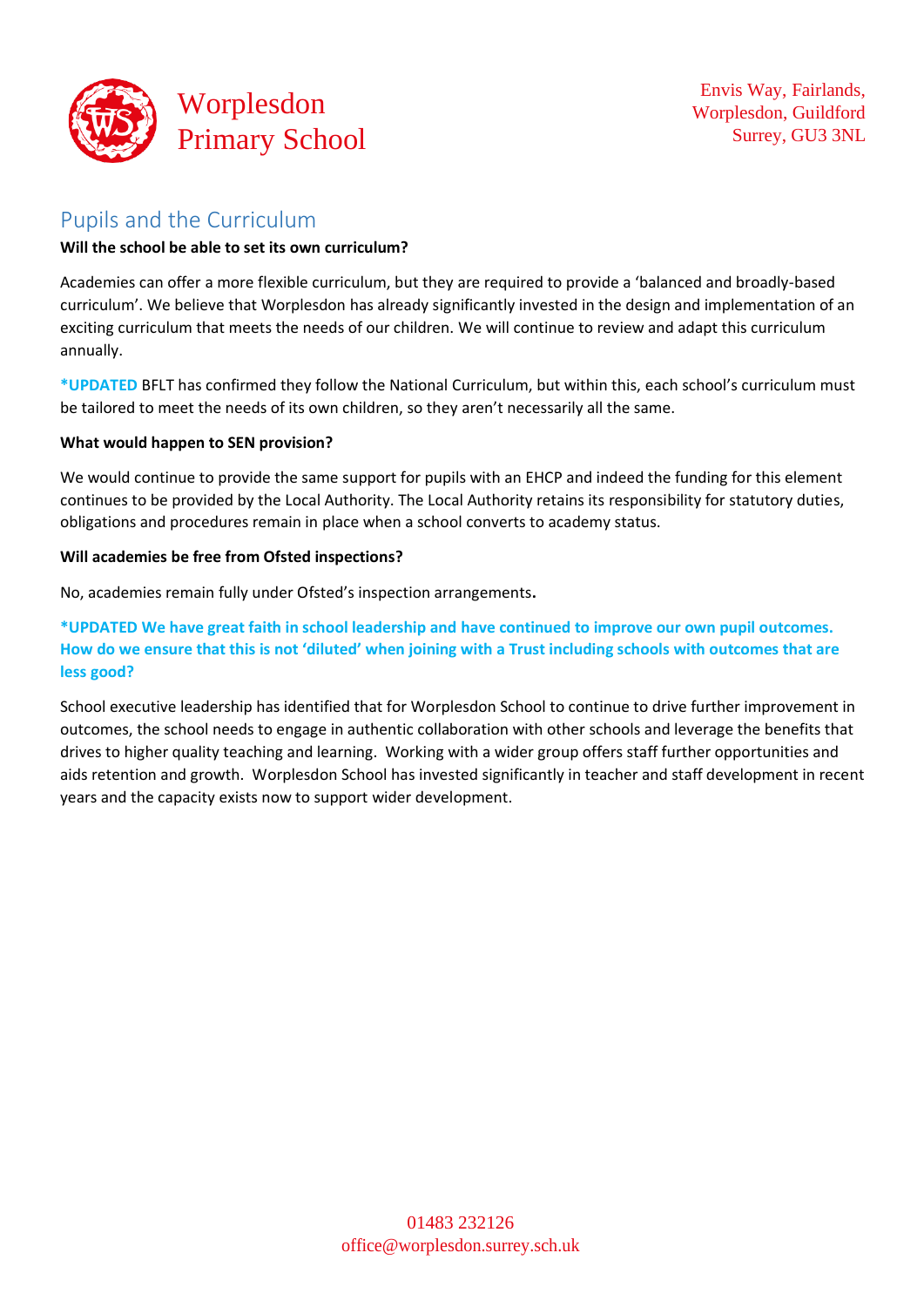

# Finance

#### **What is the financial impact of becoming an academy?**

There are two aspects to the financial impact of academy conversion – the impact on how an academy is funded, and the impact on the amount available to spend (additional costs or potential savings).

#### **How are academies funded?**

Academies receive the same level of per-pupil funding as they would receive from the Local Authority as a maintained school. Most school funding will come directly to the multi-academy trust (MAT) from central government and is then passed on the academy after a proportion is retained – the amount retained and how that is managed differs from MAT to MAT. Most of the funding is received in monthly instalments, and so managing cashflow is a new and important responsibility for both MATs and their academies. SEN and Early Years funding still comes to the academy directly from the local authority.

#### **What extra costs are there?**

All MATs must retain some proportion of its academies funding to pay for the staff and resources they need to provide services and support to their academies – this is often referred to as a service charge, retention or top slice. The amount retained will vary from MAT to MAT as will the level of service provision.

#### **What savings can be made?**

- Some local authorities such as Surrey retain an amount of school's funding under the heading of dedelegation – this no longer happens after conversion.
- The amount payable by the school for non-teaching staff's pensions contributions will differ from the LA rate.
- Some costs previously met from the school's budget may be paid for from the service charge. Some examples are subscriptions, IT licence fees and school improvement support.
- The larger the MAT the greater the opportunity to negotiate discounts from suppliers which can then be passed on to academies, such as via energy bills and staff absence insurance packages.

# **Does the school have to cover the full cost to convert to an academy?**

No. The Department for Education currently pay a flat-rate grant of £25,000 and the conversion will not impact on the school's normal budget.

#### **Will there be a capital fund or a specific grant for insurance to cover for emergencies in academies?**

Academies are required to cover insurance at specified minimum levels of cover. BFLT will ensure that the necessary insurance is in place through the Government's approved insurance scheme (Risk Protection Arrangement).

#### **Who would own the land and buildings?**

The land and buildings remain in their current ownership but are made available to the Academy via a 125-year lease and/or a supplemental agreement.

#### **Will we retain the existing financial systems?**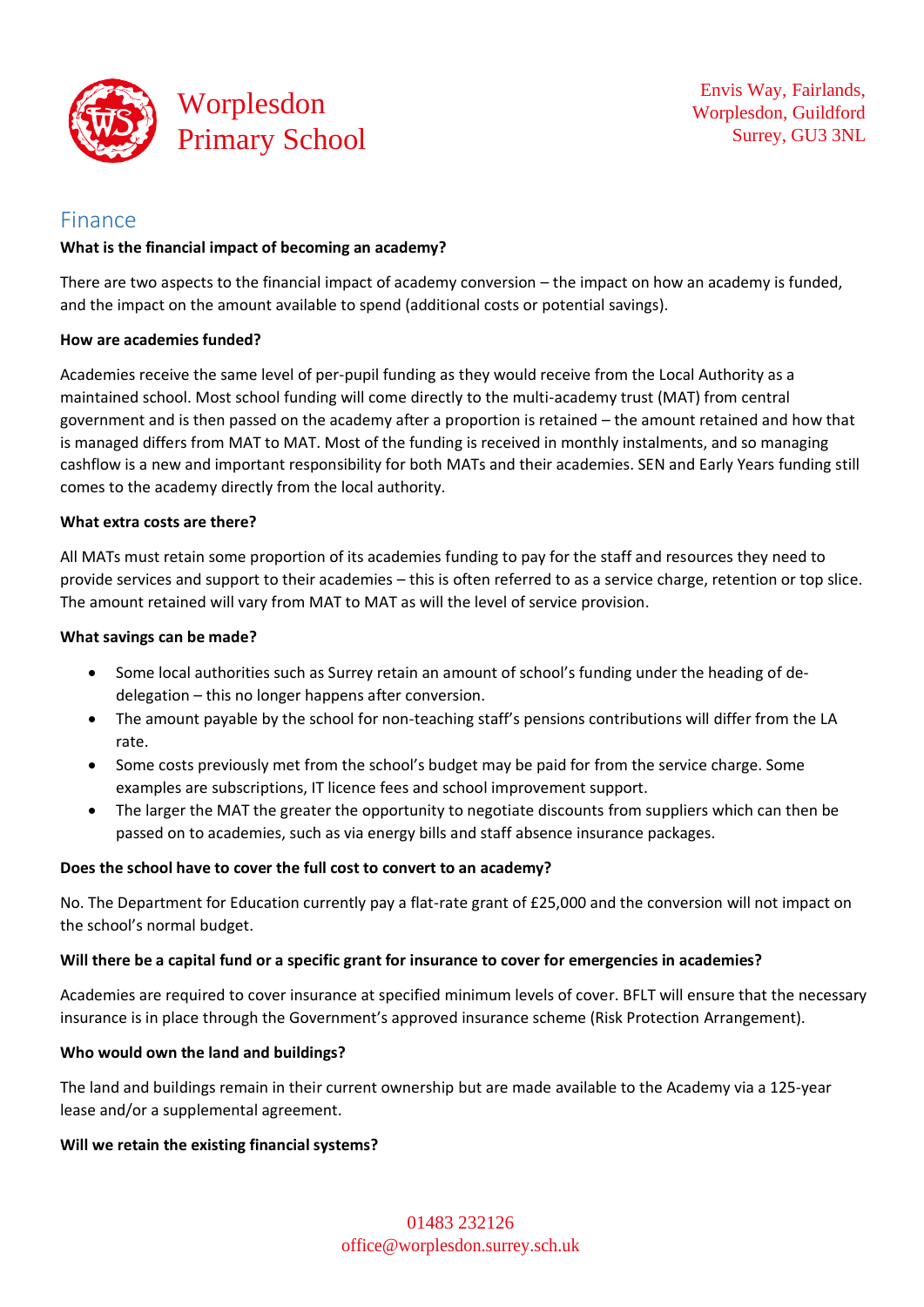

The financial system will change to better reflect the requirements of an Academy trust and meet the company accounts requirements.

#### **How would we get a capital building project carried out?**

BFLT will be part of a pooled capital funding scheme co-ordinated through the Trust who are awarded an annual allocation from the Department for Education for schools. This is allocated to schools based on the condition survey, which is updated as part of the conversion process.

The school will continue to receive an annual devolved formula capital (DFC) allocation for small capital projects as we do currently.

# **\*UPDATED BFLT has recently secured significant (£400k+) CIF funding for works at St. Johns Primary, and previously for both St. Johns and Goldsworth.**

#### **What about the financial impact? I've heard that you need to pay a % of budget to the Trust.**

This is true. The school would receive a small uplift based on the central funding but would be asked to contribute more than this to the Trust services. Typically, this is in the 3-5% range and this is set currently with BFLT at 4%. This number itself though only tell part of the picture as the impact depends on what services can be provided through the trust rather than procured or bought in by the school directly. This activity is being worked on by the Board and Trust and an outline financial impact statement will be made available.

#### **\*UPDATED Is there the potential to save money through joint training and other initiatives?**

The potential does exist to capitalise on shared services models over time and through sharing the costs of external consultancy, training and continuing professional development.

# **Would we be able to buy services such as HR and payroll more cheaply if the school was not buying from the local authority?**

BFLT will procure some services on behalf of schools in the Trust and will be able to negotiate better deals for a group of schools. The Governing Body will be able to procure services from a wider range of providers (and can continue to buy some services from the Local Authority – where they are still available).

# **\*UPDATED I understand that dealing with funding and procurement are two activities that are quite different under an academy model and may require additional resource. How is this addressed in the proposal?**

Due to the change in the legal structure this is correct, and further detail can be found in Part 2 and Part 4 of the Academy Trust Handbook 2021

[\(https://assets.publishing.service.gov.uk/media/60c8d0318fa8f57ce8c4621e/Academy\\_trust\\_handbook\\_2021.pdf\)](https://assets.publishing.service.gov.uk/media/60c8d0318fa8f57ce8c4621e/Academy_trust_handbook_2021.pdf). Bright Futures Learning Trust confirmed that their central team includes the accounting function, to satisfy the statutory requirements and processes, and that support, training and guidance shall be provided to the School Business Manager role.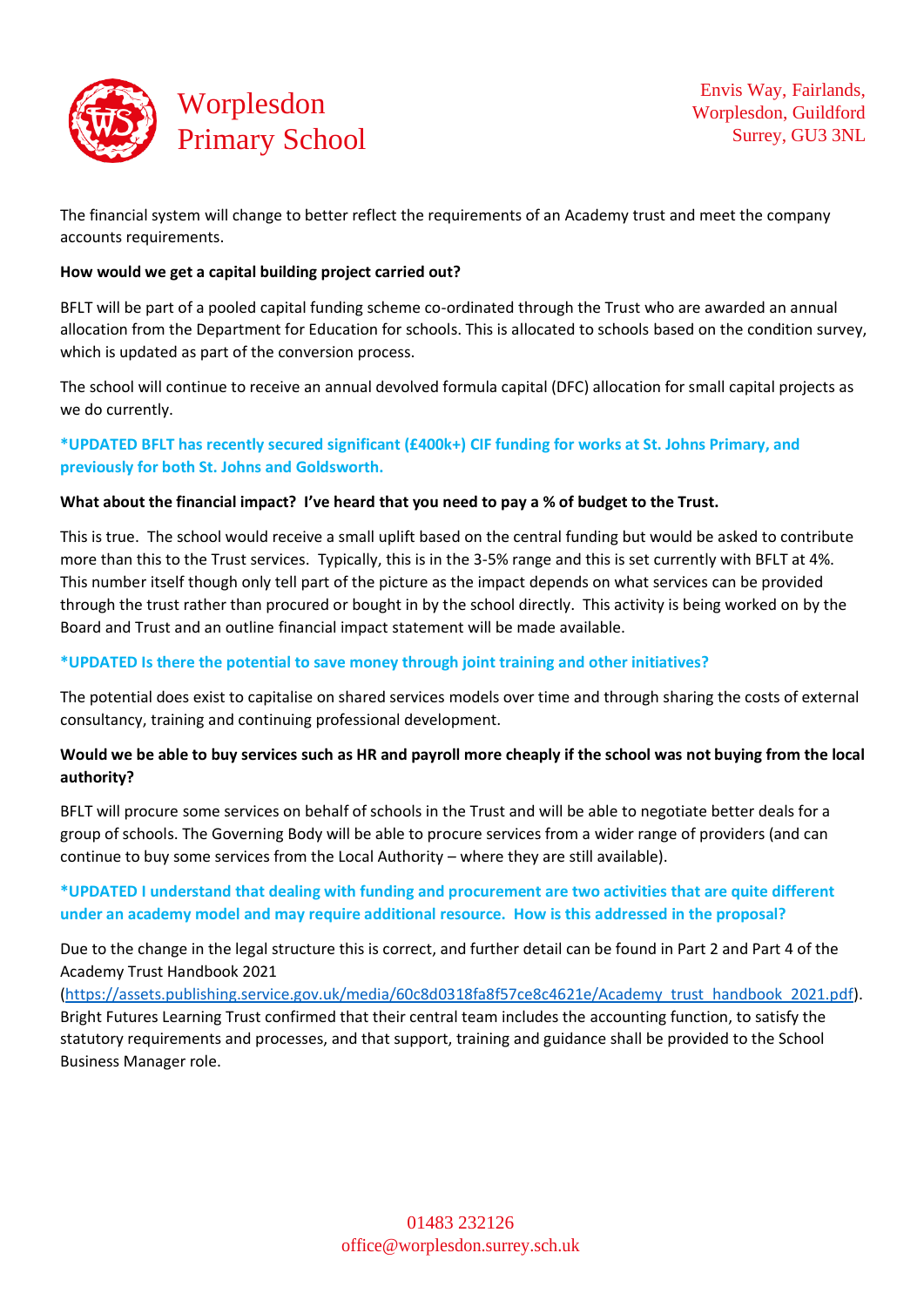

# Governance

#### **What are the expected changes to the Governing Body?**

On the day of conversion, our Governing Body would cease to operate and a new Local Governing Body (LGB) will be established in its place, as a committee of the Board of Trustees. With the consent of the Governors, they are transitioned to the new LGB, who will be responsible for the day-to-day operational matters in the school, just as the current Governing Body acts.

# **Will the change to academy status change the demands on Governors, and how will we find the right governors with the necessary skills, experience and time?**

Being part of BFLT means that the Board of Trustees will have the necessary range of skills required at a strategic level in line with the requirements under the Companies Act and the roles and responsibilities of the LGB Members will not be any more demanding. Recruiting and retaining governors with key skills and experience remains a key task for all schools and BFLT are committed to supporting governors in their role through training and advice.

# **\*UPDATED Does the BFLT Board of Trustees have any current vacancies, and if so, will these be available to the Worplesdon School community?**

BFLT has vacancies on its board of Trustees. The BFLT Members would welcome applications from Worplesdon School board members who are experienced governors or those with director level experience in the business/charity sectors. The board has particular need of individuals with skills in law, HR and marketing at this time. Appointment is at the discretion of the Members. BFLT currently has 5 members which is the DfE ideal number. Members do not have a term of office and remain members until they resign.

BFLT Board of Trustees can have up to 12 trustees and currently have 7. Their terms of office are for 4 years and they have all been appointed since February 2019 when the governance of the trust was reconstituted.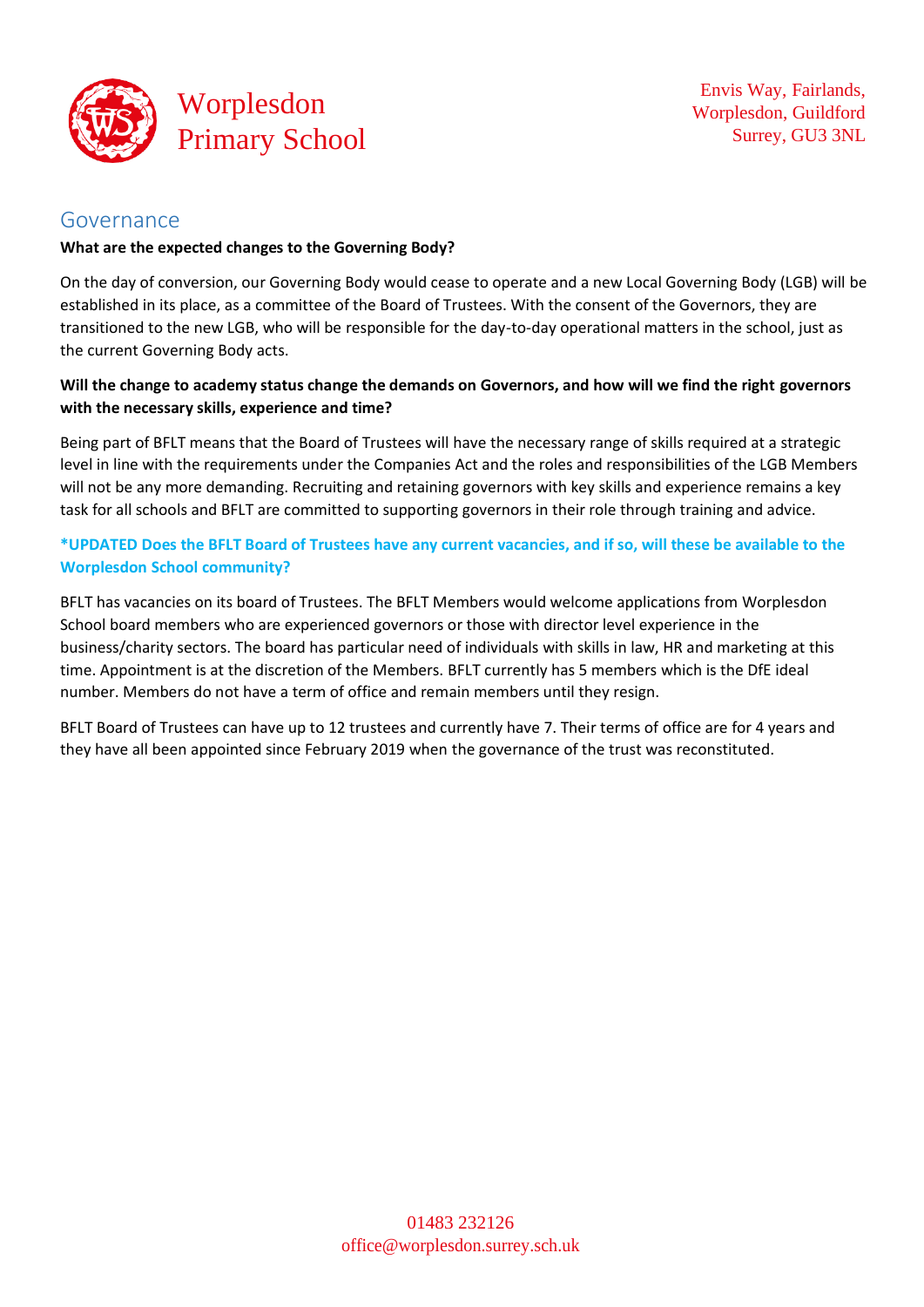

# Bright Futures Learning Trust (BFLT)

#### **How many academies are there in BFLT, and how many are there planned to be?**

BFLT currently has the following schools:

- Goldsworth Primary
- St Johns Primary
- Knaphill Infant & Junior Schools

BFLT are not a fast-growing trust but are aiming to grow to 8-9 schools so that they are able to benefit from economies of scale.

#### **\*UPDATED Are BFLT schools fully subscribed?**

Surrey admissions projected numbers for the area are falling, however, currently the schools in the trust are going against the trend. BFLT are expecting to have full Reception year groups in both Goldsworth and St. John's and that these schools are at or near capacity over the next three years (626/630, and 198/210 respectively). Knaphill Federation is expected to be around 88% of capacity over the next three year period (553/630).

#### **Does the school have to change its name and uniform?**

No, with BFLT there is no requirement for us to make any changes to the school name, logo or uniform. Should we decide to convert to academy status there is no plan to change the school name or the uniform requirements.

#### **What will happen to local links and partnerships that our school already has?**

These will continue. By joining BFLT it does not stop us from being part of local partnerships which are for the benefit of the school.

# **\*UPDATED Will WPS lose its identity, or any changes to its ethos and values planned?**

Bright Futures Learning Trust has in part been selected as an ideal partner as all schools retain their identity – you can get an appreciation of this by looking at the individual school's websites. Analysis completed already shows there is close alignment on our shared ethos and vision. BFLT have confirmed that on the surface, initially very little outward change would be visible (no changes to branding, signage, uniforms etc)

#### **\*UPDATED Is there a benefit to size – what is the 'critical mass'?**

There is research and discussion not only on the size, but other factors of high performing trusts. These look at the phase make up (primary only or mixed), geographical clustering, degree of standardisation etc. Based on research we feel that a Trust should look to grow to 8-9 schools optimally to reach some economies of scale, and further subject to clustering, capacity, and the right structures in place if this in the best interests of the pupils. Further guidance can be found at

[https://assets.publishing.service.gov.uk/government/uploads/system/uploads/attachment\\_data/file/987336/Buildi](https://assets.publishing.service.gov.uk/government/uploads/system/uploads/attachment_data/file/987336/Building_strong_academy_trusts_guidance.pdf) [ng\\_strong\\_academy\\_trusts\\_guidance.pdf](https://assets.publishing.service.gov.uk/government/uploads/system/uploads/attachment_data/file/987336/Building_strong_academy_trusts_guidance.pdf)

# **\*UPDATED If economies of scale arise at a larger number of schools, is there an opportunity to achieve this if many of the local schools are already in MATs?**

01483 232126 [office@worplesdon.surrey.sch.uk](mailto:office@worplesdon.surrey.sch.uk)